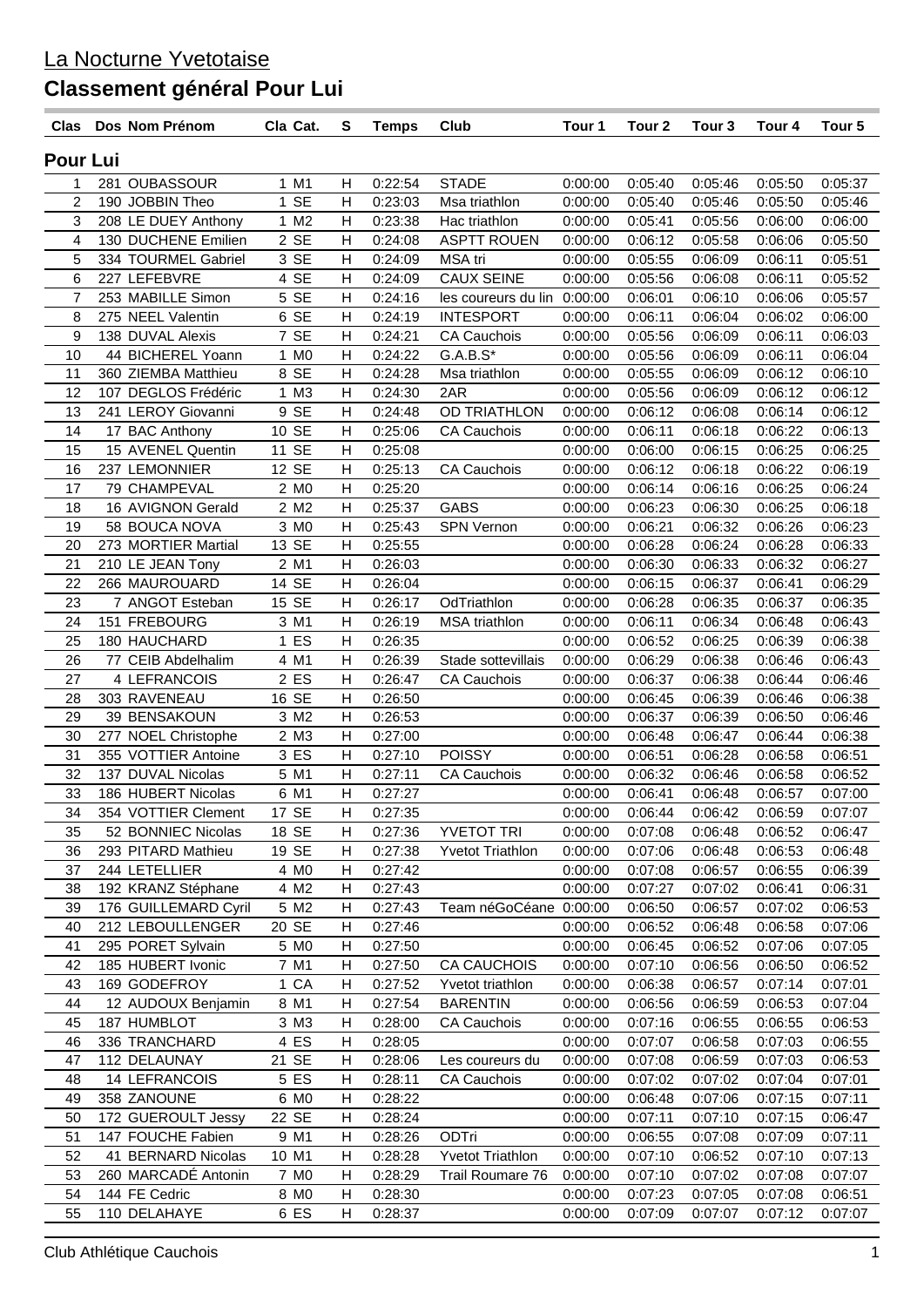| Clas | Dos Nom Prénom      |                          | Cla Cat.          | s                         | <b>Temps</b> | Club                      | Tour 1  | Tour 2  | Tour 3  | Tour 4  | Tour 5  |
|------|---------------------|--------------------------|-------------------|---------------------------|--------------|---------------------------|---------|---------|---------|---------|---------|
| 56   |                     | 352 VILLETTE Frederic    | 6 M2              | Н                         | 0:28:39      | Trail Roumare 76          | 0:00:00 | 0:07:12 | 0:07:06 | 0:07:11 | 0:07:08 |
| 57   |                     | 37 BENARD Thomas         | 7 ES              | Н                         | 0:28:40      |                           | 0:00:00 | 0:07:09 | 0:07:08 | 0:07:09 | 0:07:12 |
| 58   |                     | 51 BOCQUET Vincent       | 11 M1             | Н                         | 0:28:44      |                           | 0:00:00 | 0:07:02 | 0:07:13 | 0:07:15 | 0:07:12 |
| 59   | 339 TROHAY Yoann    |                          | 12 M1             | H                         | 0:28:45      | Sver                      | 0:00:00 | 0:07:01 | 0:07:10 | 0:07:18 | 0:07:14 |
| 60   | 229 LEFEBVRE        |                          | $1$ JU            | н                         | 0:28:47      | <b>EC QUEVILLY</b>        | 0:00:00 | 0:07:10 | 0:07:16 | 0:07:15 | 0:07:04 |
| 61   | 119 DESBOIS Antoine |                          | 23 SE             | Н                         | 0:28:48      |                           | 0:00:00 | 0:07:07 | 0:07:11 | 0:07:19 | 0:07:09 |
| 62   | 274 MUNSCH Cedric   |                          | 7 M2              | н                         | 0:28:55      | Matmut                    | 0:00:00 | 0:07:21 | 0:07:15 | 0:07:14 | 0:07:03 |
| 63   |                     | 148 FOULOGNE Julien      | 24 SE             | Н                         | 0:28:55      | Yvetot tri                | 0:00:00 | 0:07:22 | 0:07:05 | 0:07:10 | 0:07:16 |
| 64   |                     | 269 MOHAMED William      | 4 M3              | н                         | 0:28:58      | requins                   | 0:00:00 | 0:07:21 | 0:07:09 | 0:07:16 | 0:07:10 |
| 65   |                     | 11 AUBREE Benjamin       | 9 M <sub>0</sub>  | н                         | 0:29:00      | Hac Triathlon             |         | 0:07:10 | 0:07:09 |         |         |
|      |                     |                          |                   | H                         |              |                           | 0:00:00 |         |         | 0:07:19 | 0:07:20 |
| 66   | 326 TALLEUR Tony    |                          | 8 M2              |                           | 0:29:02      | Montigny la               | 0:00:00 | 0:07:10 | 0:07:09 | 0:07:20 | 0:07:21 |
| 67   | 106 DEGENETAIS      |                          | 9 M <sub>2</sub>  | н                         | 0:29:02      |                           | 0:00:00 | 0:07:26 | 0:07:11 | 0:07:19 | 0:07:04 |
| 68   | 179 HAUCHARD        |                          | $2$ JU            | $\mathsf{H}$              | 0:29:23      | <b>CA Cauchois</b>        | 0:00:00 | 0:07:41 | 0:07:15 | 0:07:14 | 0:07:11 |
| 69   |                     | 196 LAIR Killian Florian | 8 ES              | H                         | 0:29:25      |                           | 0:00:00 | 0:07:54 | 0:07:08 | 0:07:11 | 0:07:09 |
| 70   |                     | 80 CHARRON Julien        | 2 CA              | $\mathsf{H}$              | 0:29:31      |                           | 0:00:00 | 0:07:27 | 0:07:24 | 0:07:21 | 0:07:17 |
| 71   | 74 CAUCHOIS         |                          | 25 SE             | н                         | 0:29:33      | Odtri                     | 0:00:00 | 0:07:15 | 0:07:24 | 0:07:32 | 0:07:20 |
| 72   | 53 Lemesle          |                          | 13 M1             | Н                         | 0:29:35      | CA Cauchois               | 0:00:00 | 0:07:31 | 0:07:12 | 0:07:26 | 0:07:24 |
| 73   | 337 TROADEC         |                          | 26 SE             | Н                         | 0:29:37      | <b>ASFAS</b>              | 0:00:00 | 0:07:43 | 0:07:23 | 0:07:23 | 0:07:06 |
| 74   | 115 DELEQUE         |                          | 10 M <sub>0</sub> | H                         | 0:29:42      |                           | 0:00:00 | 0:07:26 | 0:07:09 | 0:07:30 | 0:07:35 |
| 75   | 57 BOS Cyril        |                          | 5 M3              | н                         | 0:29:43      |                           | 0:00:00 | 0:07:26 | 0:07:09 | 0:07:31 | 0:07:36 |
| 76   | 167 GODEFROY Leo    |                          | 9 ES              | н                         | 0:29:45      |                           | 0:00:00 | 0:07:08 | 0:07:15 | 0:07:40 | 0:07:41 |
| 77   |                     | 98 CUVILLIER Bruno       | 1 M4              | н                         | 0:29:47      | Yvetot triathlon          | 0:00:00 | 0:07:46 | 0:07:20 | 0:07:21 | 0:07:18 |
| 78   | 215 LECHAPTOIS      |                          | 27 SE             | H                         | 0:29:57      | Yvetot triathlon          | 0:00:00 | 0:07:28 | 0:07:28 | 0:07:35 | 0:07:25 |
| 79   | 292 PIGNÉ Adrien    |                          | 28 SE             | H                         | 0:30:00      |                           | 0:00:00 | 0:07:22 | 0:07:26 | 0:07:38 | 0:07:31 |
| 80   | 136 DUVAL Thomas    |                          | 29 SE             | H                         | 0:30:05      |                           | 0:00:00 | 0:07:29 | 0:07:19 | 0:07:38 | 0:07:36 |
| 81   | 283 PAIN Regis      |                          | 2 M4              | Н                         | 0:30:05      | <b>CA Cauchois</b>        | 0:00:00 | 0:07:29 | 0:07:26 | 0:07:31 | 0:07:37 |
| 82   | 301 QUETIN Morgan   |                          | 30 SE             | н                         | 0:30:13      |                           | 0:00:00 | 0:07:17 | 0:07:33 | 0:07:42 | 0:07:39 |
| 83   | 345 VALLEE Nicolas  |                          | 14 M1             | Н                         | 0:30:19      | <b>AS MONTOISE</b>        | 0:00:00 | 0:07:21 | 0:07:33 | 0:07:41 | 0:07:41 |
| 84   | 236 LEMERCIER       |                          | 11 M <sub>0</sub> | H                         | 0:30:22      |                           | 0:00:00 | 0:07:34 | 0:07:25 | 0:07:34 | 0:07:47 |
| 85   | 313 SALAS           |                          | 12 M <sub>0</sub> | н                         | 0:30:23      |                           | 0:00:00 | 0:07:52 | 0:07:29 | 0:07:36 | 0:07:24 |
| 86   |                     | 307 RUAULT Alexandre     | 13 M <sub>0</sub> | H                         | 0:30:24      | <b>DLTAC</b>              | 0:00:00 | 0:07:44 | 0:07:30 | 0:07:34 | 0:07:34 |
| 87   | 235 LEMARCHAND      |                          | 6 M3              | н                         | 0:30:26      |                           | 0:00:00 | 0:07:46 | 0:07:27 | 0:07:36 | 0:07:35 |
| 88   |                     | 29 BEAUFILS Johan        | 31 SE             | H                         | 0:30:31      |                           | 0:00:00 | 0:07:15 | 0:07:41 | 0:07:47 | 0:07:45 |
| 89   |                     | 94 COUTURE Mattéo        | 3 CA              | $\mathsf{H}$              | 0:30:42      |                           | 0:00:00 | 0:07:27 | 0:07:24 | 0:07:42 | 0:08:07 |
| 90   | 228 LEFEBVRE        |                          | 10 M2             | $\overline{H}$            | 0:30:51      | Coureurs du Lin           | 0:00:00 | 0:08:17 | 0:07:36 | 0:07:33 | 0:07:22 |
| 91   | 124 DONO Jonathan   |                          | 15 M1             | $\boldsymbol{\mathsf{H}}$ | 0:30:52      | Galaktics Runners 0:00:00 |         | 0:08:00 | 0:07:38 | 0:07:41 | 0:07:31 |
| 92   | 163 GIET Alexis     |                          | 32 SE             | H                         | 0:30:52      | OD Triathlon              | 0:00:00 | 0:07:59 | 0:07:39 | 0:07:43 | 0:07:29 |
|      |                     |                          |                   |                           |              |                           |         |         |         |         |         |
| 93   | 290 PICOT Philippe  |                          | 7 M3              | н                         | 0:30:57      | s/l asptt rouen           | 0:00:00 | 0:07:58 | 0:07:37 | 0:07:44 | 0:07:36 |
| 94   | 50 BOBÉE Baptiste   |                          | 33 SE             | Н                         | 0:31:02      |                           | 0:00:00 | 0:07:45 | 0:07:53 | 0:07:51 | 0:07:31 |
| 95   | 328 TERNISIEN       |                          | 8 M3              | Н                         | 0:31:03      |                           | 0:00:00 | 0:07:41 | 0:07:43 | 0:07:52 | 0:07:45 |
| 96   | 217 LECHAPTOIS      |                          | 9 M3              | н                         | 0:31:08      |                           | 0:00:00 | 0:07:53 | 0:07:38 | 0:07:46 | 0:07:49 |
| 97   | 143 EUDIER Anatole  |                          | 10 ES             | H                         | 0:31:10      | <b>USD Doudeville</b>     | 0:00:00 | 0:07:44 | 0:07:48 | 0:07:50 | 0:07:46 |
| 98   |                     | 54 BOREL Sebastien       | 11 M2             | н                         | 0:31:13      |                           | 0:00:00 | 0:08:06 | 0:08:05 | 0:07:48 | 0:07:13 |
| 99   | 118 DENOUX Boris    |                          | 14 M <sub>0</sub> | н                         | 0:31:14      |                           | 0:00:00 | 0:08:04 | 0:07:45 | 0:07:46 | 0:07:37 |
| 100  | 221 LECOEUR         |                          | 34 SE             | Н                         | 0:31:15      |                           | 0:00:00 | 0:08:25 | 0:07:50 | 0:07:43 | 0:07:15 |
| 101  |                     | 105 DECURE Thomas        | 35 SE             | Н                         | 0:31:17      | <b>Yvetot Triathlon</b>   | 0:00:00 | 0:08:11 | 0:07:59 | 0:07:48 | 0:07:17 |
| 102  | 170 GOGDET Alexis   |                          | 11 ES             | н                         | 0:31:19      |                           | 0:00:00 | 0:07:58 | 0:07:51 | 0:07:47 | 0:07:42 |
| 103  | 65 BOURGEOIS        |                          | 10 M3             | н                         | 0:31:20      |                           | 0:00:00 | 0:08:05 | 0:07:38 | 0:07:51 | 0:07:43 |
| 104  | 245 LETONDOT        |                          | $3$ JU            | н                         | 0:31:21      |                           | 0:00:00 | 0:07:15 | 0:07:53 | 0:08:14 | 0:07:56 |
| 105  | 158 GAUTIER Enzo    |                          | 12 ES             | Н                         | 0:31:22      |                           | 0:00:00 | 0:08:17 | 0:07:38 | 0:07:51 | 0:07:33 |
| 106  |                     | 324 TABESSE Damien       | 15 M <sub>0</sub> | н                         | 0:31:23      | Les iraiductibles         | 0:00:00 | 0:07:51 | 0:07:45 | 0:07:50 | 0:07:56 |
| 107  | 104 DAVID Philippe  |                          | 3 M4              | н                         | 0:31:29      |                           | 0:00:00 | 0:08:09 | 0:07:55 | 0:07:57 | 0:07:27 |
| 108  | 21 BARBAY Sacha     |                          | 4 CA              | н                         | 0:31:30      |                           | 0:00:00 | 0:07:26 | 0:07:56 | 0:08:19 | 0:07:47 |
| 109  | 240 LEMONNIER Téo   |                          | 4 JU              | н                         | 0:31:30      |                           | 0:00:00 | 0:07:50 | 0:07:46 | 0:07:56 | 0:07:56 |
| 110  | 333 TODISCO         |                          | 12 M2             | Н                         | 0:31:30      |                           | 0:00:00 | 0:07:38 | 0:07:49 | 0:08:04 | 0:07:57 |
| 111  | 171 GONORD Alexis   |                          | 36 SE             | Н                         | 0:31:31      |                           | 0:00:00 | 0:07:46 | 0:07:59 | 0:07:56 | 0:07:48 |
| 112  | 349 VILHENA Jean    |                          | 13 M2             | H                         | 0:31:32      | As total plate.           | 0:00:00 | 0:08:09 | 0:07:44 | 0:07:47 | 0:07:50 |
|      |                     |                          |                   |                           |              |                           |         |         |         |         |         |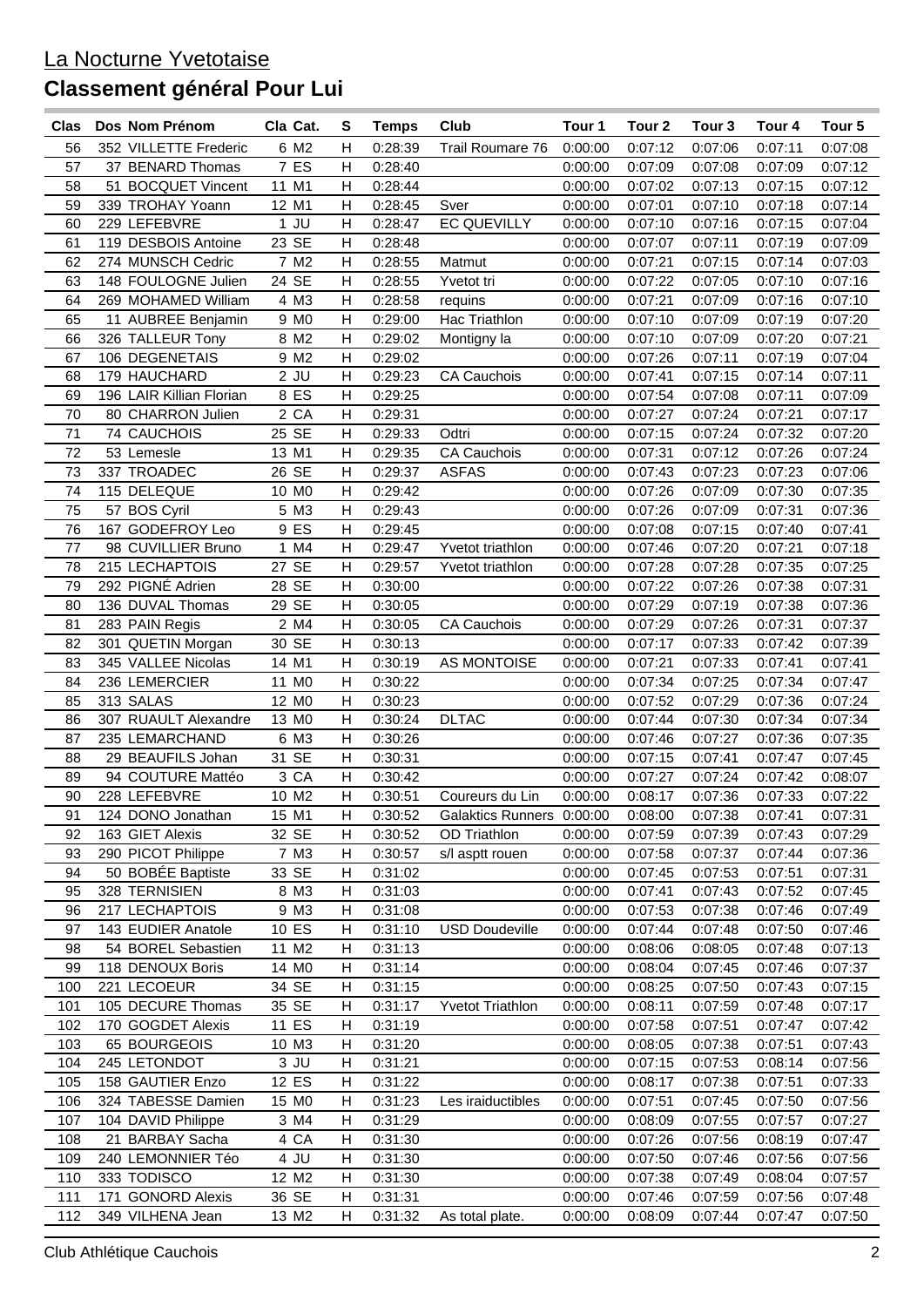| Clas | Dos Nom Prénom       | Cla Cat.          | S              | <b>Temps</b> | Club                    | Tour 1  | Tour 2  | Tour <sub>3</sub> | Tour 4             | Tour <sub>5</sub> |
|------|----------------------|-------------------|----------------|--------------|-------------------------|---------|---------|-------------------|--------------------|-------------------|
| 113  | 223 LECROQ Thierry   | 4 M4              | н              | 0:31:33      | Olympique               | 0:00:00 | 0:08:06 | 0:07:40           | 0:07:56            | 0:07:50           |
| 114  | 316 SERIZOT Mickael  | 14 M2             | H              | 0:31:37      |                         | 0:00:00 | 0:08:20 | 0:07:55           | 0:07:51            | 0:07:29           |
| 115  | 286 PASQUET          | 16 MO             | Н              | 0:31:39      |                         | 0:00:00 | 0:07:49 | 0:07:57           | 0:08:00            | 0:07:52           |
| 116  | 271 MOREL Pierre     | $5$ JU            | н              | 0:31:40      | <b>CA Cauchois</b>      | 0:00:00 | 0:07:49 | 0:07:54           | 0:07:58            | 0:07:58           |
| 117  | 285 PARQUET          | 16 M1             | н              | 0:31:42      |                         | 0:00:00 | 0:07:39 | 0:07:59           | 0:08:04            | 0:07:57           |
| 118  | 161 GEFFROY David    | 17 M1             | н              | 0:31:47      | <b>TEAM POLICE</b>      | 0:00:00 | 0:07:59 | 0:07:54           | 0:08:04            | 0:07:47           |
| 119  | 232 LEJARD Antoine   | 15 M2             | Н              | 0:31:47      |                         | 0:00:00 | 0:07:31 | 0:07:38           | 0:08:15            | 0:08:22           |
|      | 60 BOUDIN Valentin   | 37 SE             | н              |              | <b>VIKING CLUB</b>      | 0:00:00 |         |                   |                    |                   |
| 120  |                      |                   |                | 0:31:49      |                         |         | 0:07:59 | 0:07:55           | 0:08:06<br>0:07:46 | 0:07:48           |
| 121  | 198 LAMURE Franck    | 11 M3             | н              | 0:31:49      | <b>CA Cauchois</b>      | 0:00:00 | 0:08:32 | 0:07:50           |                    | 0:07:40           |
| 122  | 153 GADEBOIS         | 38 SE             | H              | 0:31:50      |                         | 0:00:00 | 0:07:53 | 0:07:55           | 0:07:59            | 0:08:01           |
| 123  | 162 GIBEAUX Romain   | 18 M1             | H              | 0:31:52      |                         | 0:00:00 | 0:08:05 | 0:07:55           | 0:08:02            | 0:07:48           |
| 124  | 35 BENARD Laurent    | 16 M2             | $\mathsf{H}$   | 0:31:53      | <b>CA CAUCHOIS</b>      | 0:00:00 | 0:07:57 | 0:07:55           | 0:08:19            | 0:07:39           |
| 125  | 36 BENARD Hugo       | $6$ JU            | $\mathsf{H}$   | 0:31:53      |                         | 0:00:00 | 0:07:57 | 0:07:57           | 0:08:18            | 0:07:39           |
| 126  | 318 SOUDAIS Johan    | 17 M <sub>0</sub> | н              | 0:31:53      |                         | 0:00:00 | 0:07:55 | 0:07:54           | 0:08:08            | 0:07:54           |
| 127  | 131 DUCLOS Maxime    | 39 SE             | н              | 0:31:53      | Montigny la             | 0:00:00 | 0:08:11 | 0:07:39           | 0:08:01            | 0:08:01           |
| 128  | 139 DUVERNAY         | 5 CA              | H              | 0:31:54      |                         | 0:00:00 | 0:08:01 | 0:07:52           | 0:08:06            | 0:07:54           |
| 129  | 319 SOULET David     | 19 M1             | Н              | 0:31:59      |                         | 0:00:00 | 0:08:21 | 0:07:50           | 0:07:55            | 0:07:52           |
| 130  | 59 BOUCHÉ Alexis     | 40 SE             | H              | 0:32:04      |                         | 0:00:00 | 0:08:02 | 0:07:45           | 0:08:04            | 0:08:12           |
| 131  | 250 LOZIER Anthony   | 41 SE             | н              | 0:32:13      | Us Ste Marie des        | 0:00:00 | 0:08:33 | 0:07:51           | 0:07:55            | 0:07:52           |
| 132  | 108 DEHAIS Stephane  | 17 M2             | H              | 0:32:15      | <b>CA Cauchois</b>      | 0:00:00 | 0:08:32 | 0:07:54           | 0:07:56            | 0:07:50           |
| 133  | 47 BIGAND Mathieu    | 18 M2             | н              | 0:32:19      | <b>Yvetot Triathlon</b> | 0:00:00 | 0:08:39 | 0:08:12           | 0:08:16            | 0:07:10           |
| 134  | 348 VIGNERON         | 20 M1             | н              | 0:32:19      |                         | 0:00:00 | 0:07:48 | 0:08:05           | 0:08:14            | 0:08:10           |
| 135  | 1 ACARD Mathieu      | 18 MO             | $\mathsf{H}$   | 0:32:21      |                         | 0:00:00 | 0:08:06 | 0:08:05           | 0:08:06            | 0:08:02           |
| 136  | 70 CARANDANTE        | 5 M4              | Н              | 0:32:24      | Montigny la             | 0:00:00 | 0:08:21 | 0:08:00           | 0:08:04            | 0:07:56           |
| 137  | 142 EUDIER Hector    | 6 CA              | н              | 0:32:26      | <b>CJD Doudeville</b>   | 0:00:00 | 0:08:01 | 0:08:04           | 0:08:21            | 0:07:58           |
| 138  | 263 MARZIN Guénolé   | 13 ES             | н              | 0:32:26      |                         | 0:00:00 | 0:08:43 | 0:07:55           | 0:07:59            | 0:07:47           |
| 139  | 197 LAMBERT Erik     | 42 SE             | Н              | 0:32:32      |                         | 0:00:00 | 0:08:22 | 0:08:00           | 0:08:14            | 0:07:54           |
| 140  | 189 HUROT David      | 21 M1             | Н              | 0:32:34      |                         | 0:00:00 | 0:08:16 | 0:08:01           | 0:08:09            | 0:08:06           |
| 141  | 242 LESSIEUR         | 43 SE             | н              | 0:32:38      |                         | 0:00:00 | 0:08:14 | 0:08:01           | 0:08:24            | 0:07:57           |
| 142  | 195 LAINÉ Erwann     | 7 JU              | н              | 0:32:40      |                         | 0:00:00 | 0:08:36 | 0:08:14           | 0:08:08            | 0:07:40           |
| 143  | 102 DAVID Michael    | 12 M3             | H              | 0:32:42      |                         | 0:00:00 | 0:08:42 | 0:08:06           | 0:07:55            | 0:07:57           |
| 144  | 87 CLET Jean Charles | 22 M1             | н              | 0:32:45      |                         | 0:00:00 | 0:08:25 | 0:07:59           | 0:08:10            | 0:08:08           |
| 145  | 8 ARSON Guillaume    | 13 M3             | $\mathsf{H}$   | 0:32:45      |                         | 0:00:00 | 0:08:34 | 0:08:03           | 0:08:02            | 0:08:04           |
| 146  | 299 QUENTIN Leblond  | 44 SE             | H              | 0:32:49      |                         | 0:00:00 | 0:08:36 | 0:08:01           | 0:08:07            | 0:08:03           |
| 147  | 317 SIMON Joel       | 14 M3             | $\overline{H}$ | 0:32:50      | <b>CA Cauchois</b>      | 0:00:00 | 0:08:50 | 0:07:57           | 0:07:56            | 0:08:05           |
| 148  | 298 QUAISSE Eric     | 6 M4              | Н              | 0:32:50      | CA Cauchois             | 0:00:00 | 0:08:23 | 0:08:11           | 0:08:13            | 0:08:02           |
| 149  | 238 LEMONNIER        | 19 M <sub>2</sub> | н              | 0:32:53      |                         | 0:00:00 | 0:07:58 | 0:08:14           | 0:08:19            | 0:08:20           |
| 150  |                      | 7 M4              | н              |              |                         | 0:00:00 |         | 0:08:10           | 0:08:21            |                   |
|      | 27 BEAUCHER          |                   |                | 0:32:56      |                         |         | 0:08:01 |                   |                    | 0:08:21           |
| 151  | 103 DAVID Sebastien  | 20 M <sub>2</sub> | Н              | 0:32:57      | Montigny la             | 0:00:00 | 0:08:22 | 0:08:23           | 0:08:02            | 0:08:07           |
| 152  | 73 CARPENTIER        | 23 M1             | н              | 0:33:03      | Montigny la             | 0:00:00 | 0:08:31 | 0:08:04           | 0:08:12            | 0:08:13           |
| 153  | 174 GUERY Clement    | 45 SE             | н              | 0:33:04      |                         | 0:00:00 | 0:08:13 | 0:08:09           | 0:08:17            | 0:08:25           |
| 154  | 100 DANIEL Erwan     | 19 MO             | н              | 0:33:05      |                         | 0:00:00 | 0:08:12 | 0:08:10           | 0:08:20            | 0:08:22           |
| 155  | 276 NOBLESSE Herve   | 8 M4              | н              | 0:33:07      | <b>CA Cauchois</b>      | 0:00:00 | 0:08:40 | 0:08:09           | 0:08:10            | 0:08:06           |
| 156  | 194 LAINE Christophe | 15 M3             | н              | 0:33:07      | <b>CA Cauchois</b>      | 0:00:00 | 0:08:41 | 0:08:09           | 0:08:10            | 0:08:06           |
| 157  | 341 TUAL Arnaud      | 24 M1             | н              | 0:33:10      |                         | 0:00:00 | 0:09:07 | 0:08:20           | 0:08:08            | 0:07:33           |
| 158  | 262 MARELLE Gilles   | 16 M3             | н              | 0:33:12      | <b>CA Cauchois</b>      | 0:00:00 | 0:08:37 | 0:08:12           | 0:08:14            | 0:08:07           |
| 159  | 40 BENSAKOUN         | 14 ES             | н              | 0:33:16      | <b>CA Cauchois</b>      | 0:00:00 | 0:08:55 | 0:08:10           | 0:08:14            | 0:07:55           |
| 160  | 344 VALLE Matthieu   | 7 CA              | н              | 0:33:17      |                         | 0:00:00 | 0:07:43 | 0:08:11           | 0:08:30            | 0:08:51           |
| 161  | 71 CARDON Roman      | 20 M <sub>0</sub> | н              | 0:33:17      |                         | 0:00:00 | 0:08:43 | 0:08:20           | 0:08:14            | 0:07:59           |
| 162  | 154 GADONNA          | 21 M2             | н              | 0:33:26      | Asaa                    | 0:00:00 | 0:08:36 | 0:08:14           | 0:08:15            | 0:08:18           |
| 163  | 243 LETELLIER Harold | 22 M2             | н              | 0:33:26      |                         | 0:00:00 | 0:08:48 | 0:08:10           | 0:08:17            | 0:08:09           |
| 164  | 305 RIDEL Marc       | 17 M3             | н              | 0:33:29      |                         | 0:00:00 | 0:08:12 | 0:08:18           | 0:08:34            | 0:08:23           |
| 165  | 347 VASLET Sébastien | 23 M2             | Н              | 0:33:30      | CA Cauchois             | 0:00:00 | 0:08:40 | 0:08:11           | 0:08:22            | 0:08:15           |
| 166  | 216 LECHAPTOIS       | 46 SE             | Н              | 0:33:30      |                         | 0:00:00 | 0:08:40 | 0:08:32           | 0:08:26            | 0:07:51           |
| 167  | 265 MAUGER           | 18 M3             | Н              | 0:33:33      | <b>Yvetot Triathlon</b> | 0:00:00 | 0:08:42 | 0:08:09           | 0:08:16            | 0:08:24           |
| 168  | 314 SALLIOT          | 25 M1             | н              | 0:33:39      | <b>CA Cauchois</b>      | 0:00:00 | 0:08:44 | 0:08:09           | 0:08:23            | 0:08:21           |
| 169  | 56 BOS Maxime        | 47 SE             | н              | 0:33:39      | <b>ODTRIATHLON</b>      | 0:00:00 | 0:08:11 | 0:08:22           | 0:08:36            | 0:08:28           |
|      |                      |                   |                |              |                         |         |         |                   |                    |                   |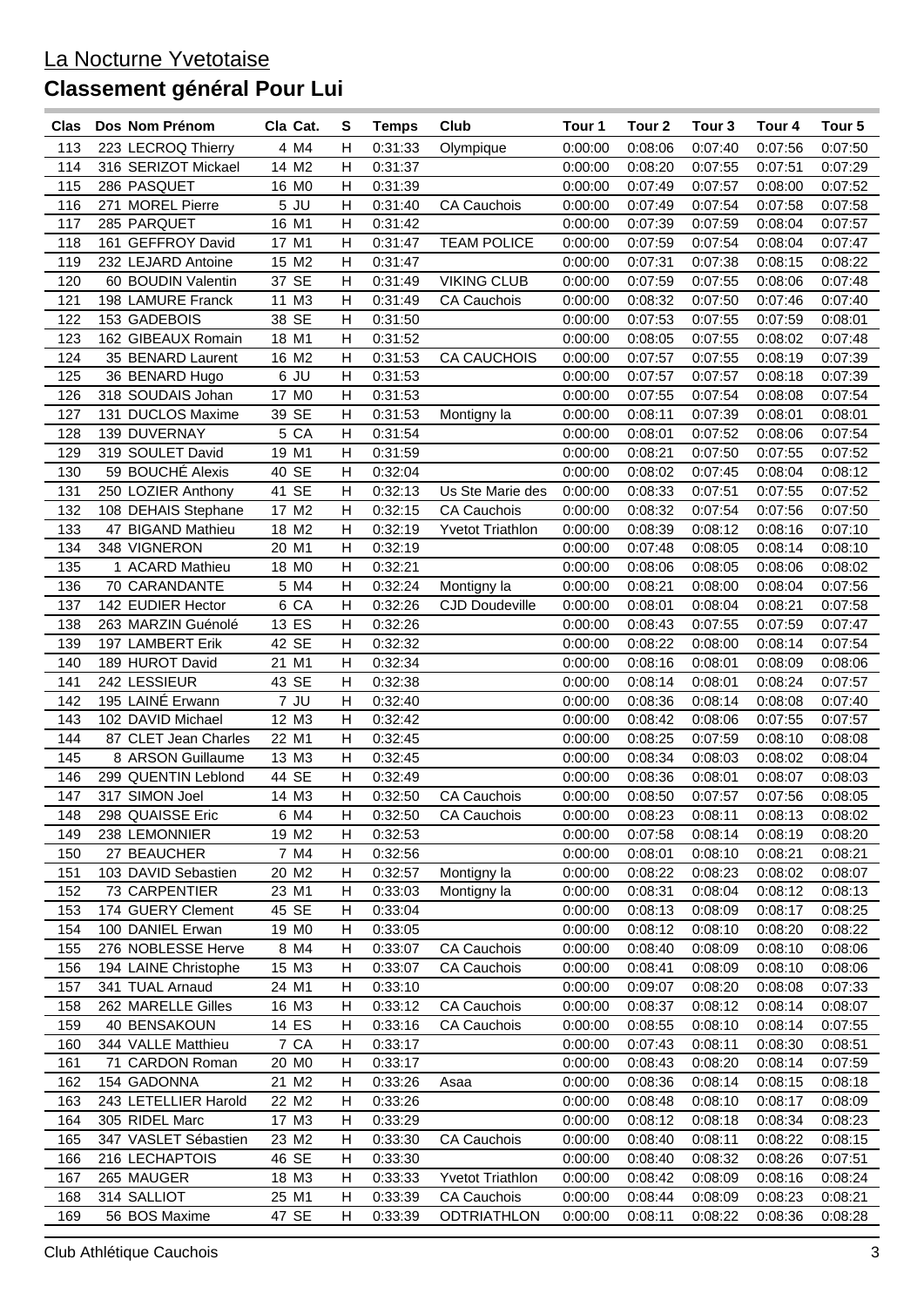| Clas | Dos Nom Prénom                         | Cla Cat.          | s                         | <b>Temps</b> | Club                       | Tour 1             | Tour 2             | Tour 3  | Tour 4  | Tour <sub>5</sub> |
|------|----------------------------------------|-------------------|---------------------------|--------------|----------------------------|--------------------|--------------------|---------|---------|-------------------|
| 170  | 356 VOTTIER Laurent                    | 9 M4              | н                         | 0:33:40      | <b>ROUEN</b>               | 0:00:00            | 0:08:48            | 0:08:21 | 0:08:14 | 0:08:15           |
| 171  | 213 LECAPLAIN                          | 48 SE             | н                         | 0:33:44      | <b>Yvetot Triathlon</b>    | 0:00:00            | 0:08:40            | 0:08:16 | 0:08:21 | 0:08:25           |
| 172  | 2 ADLIMI Ahmed                         | 24 M2             | Н                         | 0:33:50      |                            | 0:00:00            | 0:08:18            | 0:08:15 | 0:08:37 | 0:08:38           |
| 173  | 99 DAM Aymeric                         | 21 MO             | $\mathsf{H}$              | 0:33:50      |                            | 0:00:00            | 0:08:24            | 0:08:09 | 0:08:37 | 0:08:39           |
| 174  | 113 DELAUNAY                           | 49 SE             | Н                         | 0:33:52      | <b>INTERSPORT</b>          | 0:00:00            | 0:08:57            | 0:08:26 | 0:08:27 | 0:08:00           |
| 175  | 209 LE GALLIC Jean                     | 1 M6              | н                         | 0:33:52      |                            | 0:00:00            | 0:08:28            | 0:08:26 | 0:08:30 | 0:08:26           |
| 176  | 45 BIDAUX Pascal                       | 19 M3             | н                         | 0:33:53      |                            | 0:00:00            | 0:08:41            | 0:08:39 | 0:08:18 | 0:08:14           |
| 177  | 183 HELIN Jean Luc                     | 20 M3             | Н                         | 0:33:55      |                            | 0:00:00            | 0:08:35            | 0:08:24 | 0:08:23 | 0:08:31           |
| 178  | 327 TALLEUR Franck                     | 21 M3             | н                         | 0:33:56      | Montigny la                | 0:00:00            | 0:08:48            | 0:08:17 | 0:08:21 | 0:08:29           |
| 179  | 133 DUHAMEL                            | 22 M <sub>0</sub> | н                         | 0:33:56      |                            | 0:00:00            | 0:08:51            | 0:08:23 | 0:08:18 | 0:08:22           |
| 180  | 315 SENECAL Gauthier                   | 8 CA              | H                         | 0:33:57      |                            | 0:00:00            | 0:08:59            | 0:08:28 | 0:08:23 | 0:08:07           |
| 181  | 203 LANGEVIN Bastien                   | 50 SE             | H                         | 0:34:01      |                            | 0:00:00            | 0:08:18            | 0:08:28 | 0:08:46 | 0:08:28           |
| 182  | 141 EUDIER Ernest                      | 8 JU              | Н                         | 0:34:08      | Rugby Club                 | 0:00:00            | 0:08:52            | 0:08:19 | 0:08:02 | 0:08:53           |
| 183  | 193 LAFFARGUE                          | 10 M4             | $\mathsf{H}$              | 0:34:09      | Montigny la                | 0:00:00            | 0:08:43            | 0:08:24 | 0:08:30 | 0:08:29           |
| 184  | 257 MALETRAS                           | 11 M4             | н                         | 0:34:15      |                            | 0:00:00            | 0:09:04            | 0:08:23 | 0:08:20 | 0:08:26           |
| 185  | 304 RESSE Adrien                       | 51 SE             | H                         | 0:34:16      |                            | 0:00:00            | 0:08:40            | 0:08:19 | 0:08:36 | 0:08:38           |
| 186  | 78 CEYHAN Murat                        | 26 M1             | H                         | 0:34:19      |                            | 0:00:00            | 0:08:54            | 0:08:24 | 0:08:23 | 0:08:36           |
| 187  | 322 STALIN Christophe                  | 12 M4             | H                         | 0:34:19      | yvetot triathlon           | 0:00:00            | 0:08:56            | 0:08:19 | 0:08:28 | 0:08:35           |
| 188  | 310 SAINT SAENS                        | 23 MO             | H                         | 0:34:20      | Us Ste Marie des           | 0:00:00            | 0:08:45            | 0:08:24 | 0:08:32 | 0:08:38           |
| 189  | 325 TABOUELLE                          | 22 M3             | H                         | 0:34:30      |                            | 0:00:00            | 0:08:49            | 0:08:29 | 0:08:35 | 0:08:34           |
| 190  | 302 RASELLI                            | 27 M1             | н                         | 0:34:31      |                            | 0:00:00            | 0:08:37            | 0:08:30 | 0:08:38 | 0:08:44           |
| 191  | 282 OUVRY Charles                      | 25 M2             | н                         | 0:34:33      | <b>YVETOT</b>              | 0:00:00            | 0:09:09            | 0:08:36 | 0:08:35 | 0:08:10           |
| 192  | 246 LEVASSEUR Léon                     | 1 M7              | н                         | 0:34:51      | Viking Club Yvetot 0:00:00 |                    | 0:08:36            | 0:08:37 | 0:08:40 | 0:08:56           |
| 193  | 258 MANCEL Firmin                      | 24 M <sub>0</sub> | H                         | 0:34:55      |                            | 0:00:00            | 0:08:43            | 0:08:36 | 0:08:38 | 0:08:55           |
| 194  | 157 GARAND Jérome                      | 25 MO             | н                         | 0:34:58      | <b>ACCROSPORT</b>          | 0:00:00            | 0:08:55            | 0:08:28 | 0:08:55 | 0:08:37           |
| 195  | 6 AMBROISE Alexis                      | 28 M1             | н                         | 0:34:58      |                            | 0:00:00            | 0:08:26            | 0:08:47 | 0:09:07 | 0:08:36           |
| 196  | 48 BLONDEL William                     | 23 M3             | н                         | 0:34:59      |                            | 0:00:00            | 0:08:40            | 0:08:40 | 0:08:56 | 0:08:41           |
| 197  | 332 TIPHAGNE Laurent                   | 26 MO             | н                         | 0:35:01      |                            | 0:00:00            | 0:08:46            | 0:08:35 | 0:08:46 | 0:08:52           |
| 198  | 308 SAGOT Yoann                        | 52 SE             | Н                         | 0:35:08      |                            | 0:00:00            | 0:09:22            | 0:08:33 | 0:08:36 | 0:08:35           |
| 199  | 85 CHOLLOU Kyllian                     | 15 ES             | н                         | 0:35:12      |                            | 0:00:00            | 0:09:13            | 0:08:42 | 0:08:37 | 0:08:38           |
| 200  | 67 BRIC Dimitri                        | 29 M1             | H                         | 0:35:24      | <b>US FORGIONNE</b>        | 0:00:00            | 0:08:39            | 0:08:42 | 0:08:59 | 0:09:02           |
| 201  | 173 GUERY Alexis                       | 27 M <sub>0</sub> | н                         | 0:35:25      |                            | 0:00:00            | 0:08:47            | 0:08:42 | 0:08:55 | 0:08:59           |
| 202  | 95 CREVEL Serge                        | 13 M4             | H                         | 0:35:30      | ACB                        | 0:00:00            | 0:09:08            | 0:08:44 | 0:08:54 | 0:08:42           |
| 203  | 184 HENRY Vincent                      | 30 M1             | $\mathsf{H}$              | 0:35:31      |                            | 0:00:00            | 0:08:49            | 0:08:38 | 0:08:55 | 0:09:08           |
| 204  | 24 BARON Stéphane                      | 24 M3             | $\overline{H}$            | 0:35:36      | <b>YVETOT TRI</b>          | 0:00:00            | 0:08:56            | 0:08:33 | 0:08:56 | 0:09:08           |
| 205  |                                        | 28 MO             | $\boldsymbol{\mathsf{H}}$ | 0:35:41      |                            |                    | 0:09:15            | 0:08:44 | 0:08:59 | 0:08:41           |
| 206  | 181 HAYOT Raphaël<br>126 DORBEAUX Tony | 31 M1             | H.                        | 0:35:43      | <b>RUGBY CLUB</b>          | 0:00:00<br>0:00:00 | 0:08:53            | 0:08:47 | 0:09:01 | 0:09:00           |
| 207  | 329 TERRASSE                           | 53 SE             |                           |              |                            |                    |                    |         |         |                   |
|      |                                        | 54 SE             | н<br>Н                    | 0:35:47      |                            | 0:00:00            | 0:08:26<br>0:09:15 | 0:08:48 | 0:09:07 | 0:09:24           |
| 208  | 200 LANGE Emmanuel                     |                   |                           | 0:35:48      |                            | 0:00:00            |                    | 0:08:51 | 0:08:57 | 0:08:43           |
| 209  | 49 BLONDIAUX                           | 55 SE             | Н                         | 0:35:48      |                            | 0:00:00            | 0:09:30            | 0:08:53 | 0:08:45 | 0:08:38           |
| 210  | 31 BEAUGEOIS                           | 16 ES             | н                         | 0:35:52      |                            | 0:00:00            | 0:09:02            | 0:08:49 | 0:09:10 | 0:08:50           |
| 211  | 72 CARON Alberic                       | 32 M1             | н                         | 0:35:56      |                            | 0:00:00            | 0:08:41            | 0:08:46 | 0:09:08 | 0:09:19           |
| 212  | <b>76 CAUFOURIER</b>                   | 33 M1             | н                         | 0:35:59      |                            | 0:00:00            | 0:08:43            | 0:08:37 | 0:09:11 | 0:09:27           |
| 213  | 211 LEBERTOIS                          | 26 M2             | н                         | 0:35:59      |                            | 0:00:00            | 0:09:21            | 0:08:40 | 0:09:01 | 0:08:55           |
| 214  | 28 BEAUFILS Michael                    | 29 M <sub>0</sub> | Н                         | 0:36:05      |                            | 0:00:00            | 0:08:54            | 0:08:55 | 0:09:12 | 0:09:01           |
| 215  | 342 TURMEL Pascal                      | 14 M4             | Н                         | 0:36:05      |                            | 0:00:00            | 0:08:55            | 0:08:52 | 0:09:18 | 0:08:58           |
| 216  | 116 DELEQUE Ludovic                    | 30 M <sub>0</sub> | н                         | 0:36:07      |                            | 0:00:00            | 0:09:22            | 0:08:50 | 0:08:59 | 0:08:54           |
| 217  | 233 LEJARD BAUER                       | 9 JU              | н                         | 0:36:09      |                            | 0:00:00            | 0:08:38            | 0:08:41 | 0:09:24 | 0:09:23           |
| 218  | 231 LEGOU Romain                       | 34 M1             | н                         | 0:36:13      |                            | 0:00:00            | 0:09:22            | 0:08:48 | 0:08:58 | 0:09:03           |
| 219  | 101 DANIEL DIT                         | 56 SE             | н                         | 0:36:17      | Amicale Yvetot             | 0:00:00            | 0:09:16            | 0:08:54 | 0:09:06 | 0:08:59           |
| 220  | 177 HAMELET Pascal                     | 15 M4             | H.                        | 0:36:23      |                            | 0:00:00            | 0:08:57            | 0:09:21 | 0:09:01 | 0:09:02           |
| 221  | 61 BOUGUET Xavier                      | 31 MO             | н                         | 0:36:25      |                            | 0:00:00            | 0:09:22            | 0:08:57 | 0:09:01 | 0:09:04           |
| 222  | 249 LOUIS Alexandre                    | 35 M1             | Н                         | 0:36:28      |                            | 0:00:00            | 0:09:45            | 0:08:49 | 0:08:53 | 0:08:59           |
| 223  | 63 BOULLARD Simon                      | 9 CA              | Н                         | 0:36:33      | Caux seine                 | 0:00:00            | 0:09:33            | 0:08:53 | 0:09:00 | 0:09:05           |
| 224  | 22 BARBEROT Bruno                      | 25 M3             | H                         | 0:36:34      |                            | 0:00:00            | 0:09:02            | 0:08:53 | 0:09:14 | 0:09:22           |
| 225  | 296 PRIEUR Gaetan                      | 57 SE             | Н                         | 0:36:41      | <b>INTERSPORT</b>          | 0:00:00            | 0:09:42            | 0:09:06 | 0:08:58 | 0:08:54           |
| 226  | 88 COLIBERT                            | 27 M2             | H                         | 0:36:41      | <b>INTERSPORT</b>          | 0:00:00            | 0:09:42            | 0:09:06 | 0:08:58 | 0:08:54           |
|      |                                        |                   |                           |              |                            |                    |                    |         |         |                   |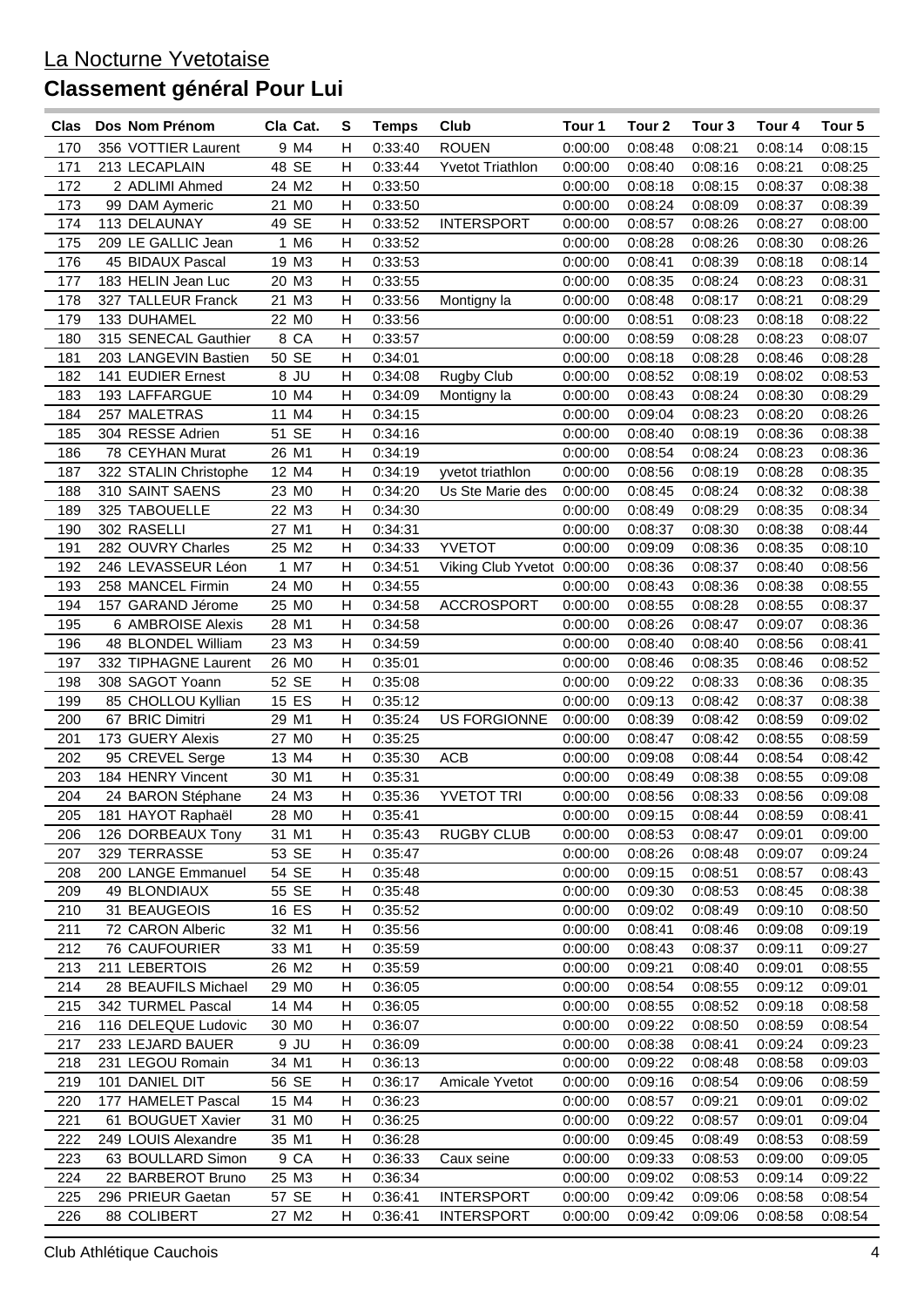| Clas | Dos Nom Prénom       | Cla Cat.          | S                         | <b>Temps</b> | Club               | Tour 1  | Tour <sub>2</sub> | Tour <sub>3</sub> | Tour 4  | Tour 5  |
|------|----------------------|-------------------|---------------------------|--------------|--------------------|---------|-------------------|-------------------|---------|---------|
| 227  | 346 VANNIER          | 36 M1             | н                         | 0:36:45      | Montigny la        | 0:00:00 | 0:09:08           | 0:09:00           | 0:09:17 | 0:09:18 |
| 228  | 166 GIRARD Vincent   | 32 MO             | H                         | 0:36:53      | Us Ste Marie des   | 0:00:00 | 0:08:42           | 0:08:35           | 0:09:24 | 0:10:10 |
| 229  | 306 ROSSI Richard    | 26 M3             | H                         | 0:36:57      |                    | 0:00:00 | 0:09:25           | 0:09:02           | 0:09:14 | 0:09:14 |
| 230  | 18 BAGGIO Thierry    | 27 M3             | H                         | 0:37:06      |                    | 0:00:00 | 0:09:36           | 0:09:13           | 0:09:33 | 0:08:43 |
| 231  | 84 CHERFILS Benoît   | 28 M2             | Н                         | 0:37:12      |                    | 0:00:00 | 0:09:30           | 0:09:05           | 0:09:18 | 0:09:19 |
| 232  | 300 QUESNEL Adrien   | 58 SE             | Н                         | 0:37:16      |                    | 0:00:00 | 0:08:57           | 0:09:05           | 0:09:42 | 0:09:30 |
| 233  | 121 DEVAUX Lucas     | 10 CA             | Н                         | 0:37:26      |                    | 0:00:00 | 0:08:15           | 0:09:06           | 0:09:48 | 0:10:14 |
| 234  | 132 DUCOUT Baptiste  | 59 SE             | Н                         | 0:37:32      | <b>RUGBY CLUB</b>  | 0:00:00 | 0:08:50           | 0:09:15           | 0:09:38 | 0:09:46 |
| 235  | 160 GAUTIER Noah     | 11 CA             | Н                         | 0:37:33      |                    | 0:00:00 | 0:10:25           | 0:09:39           | 0:08:54 | 0:08:33 |
| 236  | 248 LIOT Samuel      | 33 MO             | н                         | 0:37:35      |                    | 0:00:00 | 0:09:27           | 0:09:09           | 0:09:22 | 0:09:35 |
| 237  | 127 DROUES Alain     | 16 M4             | H                         | 0:37:42      |                    | 0:00:00 | 0:09:44           | 0:09:11           | 0:09:21 | 0:09:24 |
|      |                      |                   |                           |              |                    |         |                   |                   |         |         |
| 238  | 320 SOW Aboubacar    | 12 CA             | Н                         | 0:37:43      |                    | 0:00:00 | 0:08:59           | 0:08:34           | 0:10:01 | 0:10:07 |
| 239  | 168 GODEFROY         | 34 M <sub>0</sub> | H                         | 0:37:44      |                    | 0:00:00 | 0:09:56           | 0:09:06           | 0:09:21 | 0:09:20 |
| 240  | 23 BARO Laurent      | 29 M2             | H                         | 0:37:45      |                    | 0:00:00 | 0:09:56           | 0:09:06           | 0:09:21 | 0:09:20 |
| 241  | 145 FILIPCZAK Kevin  | 35 MO             | Н                         | 0:37:46      |                    | 0:00:00 | 0:10:35           | 0:09:07           | 0:09:00 | 0:09:02 |
| 242  | 117 DELU Marc        | 60 SE             | н                         | 0:37:51      |                    | 0:00:00 | 0:09:38           | 0:09:20           | 0:09:33 | 0:09:19 |
| 243  | 83 CHAVENTRE         | 17 M4             | н                         | 0:37:53      | <b>CA Cauchois</b> | 0:00:00 | 0:10:24           | 0:09:13           | 0:09:07 | 0:09:06 |
| 244  | 114 DELEQUE Patrice  | 18 M4             | H                         | 0:37:57      |                    | 0:00:00 | 0:09:27           | 0:09:13           | 0:09:35 | 0:09:39 |
| 245  | 46 BIDAUX Romain     | 10 JU             | H                         | 0:38:00      |                    | 0:00:00 | 0:08:31           | 0:08:52           | 0:09:49 | 0:10:48 |
| 246  | 350 VILLAMAUX        | 61 SE             | Н                         | 0:38:02      |                    | 0:00:00 | 0:09:33           | 0:09:17           | 0:09:36 | 0:09:35 |
| 247  | 5 ALVES RASTEIRO     | 62 SE             | н                         | 0:38:04      |                    | 0:00:00 | 0:09:49           | 0:09:22           | 0:09:20 | 0:09:32 |
| 248  | 226 LEDUEY Michael   | 30 M2             | н                         | 0:38:06      |                    | 0:00:00 | 0:11:10           | 0:09:31           | 0:09:03 | 0:08:20 |
| 249  | 122 DEVERRE Mickael  | 63 SE             | н                         | 0:38:07      |                    | 0:00:00 | 0:10:35           | 0:09:09           | 0:09:05 | 0:09:17 |
| 250  | 311 SAINT-MARTIN     | 31 M2             | H                         | 0:38:09      |                    | 0:00:00 | 0:10:09           | 0:09:11           | 0:09:33 | 0:09:13 |
| 251  | 214 LECAPLAIN        | 64 SE             | Н                         | 0:38:17      |                    | 0:00:00 | 0:08:51           | 0:08:42           | 0:10:05 | 0:10:37 |
| 252  | 264 MASSE Stéphane   | 1 M <sub>5</sub>  | н                         | 0:38:29      | Montigny la        | 0:00:00 | 0:09:54           | 0:09:26           | 0:09:34 | 0:09:34 |
| 253  | 182 HÉBERT Thomas    | 65 SE             | Н                         | 0:38:31      | $G.A.B.S*$         | 0:00:00 | 0:09:06           | 0:09:18           | 0:09:58 | 0:10:06 |
| 254  | 284 PAIN Antoine     | 66 SE             | Н                         | 0:38:34      |                    | 0:00:00 | 0:10:07           | 0:09:43           | 0:09:33 | 0:09:09 |
| 255  | 86 CLATOT Guillaume  | 32 M2             | Н                         | 0:38:37      |                    | 0:00:00 | 0:08:54           | 0:09:27           | 0:10:07 | 0:10:07 |
| 256  | 222 LECOQ Pierre     | 67 SE             | н                         | 0:39:06      |                    | 0:00:00 | 0:09:53           | 0:09:42           | 0:09:47 | 0:09:43 |
| 257  | 134 DUMONT Julien    | 36 MO             | н                         | 0:39:09      |                    | 0:00:00 | 0:10:25           | 0:09:38           | 0:09:44 | 0:09:21 |
| 258  | 42 BERTIN Ludovic    | 33 M2             | н                         | 0:39:12      |                    | 0:00:00 | 0:09:43           | 0:09:27           | 0:09:57 | 0:10:03 |
| 259  | 291 PIEDNOËL Jérôme  | 34 M2             | H                         | 0:39:13      |                    | 0:00:00 | 0:09:54           | 0:09:37           | 0:09:51 | 0:09:49 |
| 260  | 199 LAMY Franck      | 2 M6              | $\mathsf{H}$              | 0:39:49      | <b>CCPB</b>        | 0:00:00 | 0:10:05           | 0:09:50           | 0:09:56 | 0:09:56 |
| 261  | 259 MARAIS Jean      | 28 M3             | $\overline{H}$            | 0:39:49      |                    | 0:00:00 | 0:09:53           | 0:09:39           | 0:10:03 | 0:10:12 |
| 262  | 150 FOURNIL Quentin  | 68 SE             | $\boldsymbol{\mathsf{H}}$ | 0:39:51      |                    | 0:00:00 | 0:10:40           | 0:09:46           | 0:09:53 | 0:09:30 |
| 263  | 32 BECQUET Bruno     | 29 M3             | H                         | 0:40:26      | Ca cauchois        | 0:00:00 | 0:10:49           | 0:09:58           | 0:09:51 | 0:09:46 |
| 264  | 159 GAUTIER Frédéric | 35 M2             | н                         | 0:40:34      |                    | 0:00:00 | 0:10:24           | 0:09:47           | 0:10:03 | 0:10:17 |
| 265  |                      | 30 M3             | Н                         |              | <b>CA Cauchois</b> |         | 0:10:49           |                   |         |         |
|      | 309 SAHLI Gaël       |                   |                           | 0:40:50      |                    | 0:00:00 |                   | 0:10:04           | 0:10:15 | 0:09:40 |
| 266  | 239 LEMONNIER Erick  | 19 M4             | Н                         | 0:40:50      |                    | 0:00:00 | 0:09:54           | 0:09:57           | 0:10:20 | 0:10:38 |
| 267  | 97 CUILLIER Alexis   | 36 M2             | Н                         | 0:41:02      |                    | 0:00:00 | 0:10:08           | 0:09:58           | 0:10:21 | 0:10:33 |
| 268  | 66 BREANT Thierry    | 20 M4             | н                         | 0:41:03      |                    | 0:00:00 | 0:10:19           | 0:10:12           | 0:10:25 | 0:10:05 |
| 269  | 62 BOULET Gautier    | 69 SE             | н                         | 0:41:07      |                    | 0:00:00 | 0:11:03           | 0:10:13           | 0:10:28 | 0:09:20 |
| 270  | 343 URENA Mathieu    | 37 M <sub>0</sub> | н                         | 0:41:07      |                    | 0:00:00 | 0:11:02           | 0:10:13           | 0:10:28 | 0:09:21 |
| 271  | 13 AUZOU Anthony     | 37 M1             | Н                         | 0:41:10      |                    | 0:00:00 | 0:10:40           | 0:09:54           | 0:10:24 | 0:10:10 |
| 272  | 351 VILLAMAUX        | 70 SE             | Н                         | 0:41:28      |                    | 0:00:00 | 0:11:07           | 0:10:22           | 0:10:14 | 0:09:43 |
| 273  | 146 FIQUET Arnaud    | 38 M1             | н                         | 0:41:35      |                    | 0:00:00 | 0:10:41           | 0:10:06           | 0:10:20 | 0:10:27 |
| 274  | 297 PROKOPCZYK       | 31 M3             | н                         | 0:41:39      | Run & Asthme       | 0:00:00 | 0:10:40           | 0:10:00           | 0:10:28 | 0:10:29 |
| 275  | 123 DODELIN Laurent  | 37 M2             | н                         | 0:41:46      |                    | 0:00:00 | 0:09:29           | 0:10:33           | 0:10:57 | 0:10:45 |
| 276  | 19 BARBAROT          | 71 SE             | н                         | 0:41:54      | Meutes du Grand    | 0:00:00 | 0:09:38           | 0:10:23           | 0:10:56 | 0:10:55 |
| 277  | 69 CAILLE Florian    | 72 SE             | н                         | 0:42:01      |                    | 0:00:00 | 0:11:12           | 0:10:16           | 0:10:23 | 0:10:09 |
| 278  | 34 BELLEVILLE        | 38 MO             | н                         | 0:42:06      |                    | 0:00:00 | 0:10:23           | 0:10:10           | 0:10:37 | 0:10:53 |
| 279  | 188 HURAULT Louis    | 39 M1             | Н                         | 0:42:08      |                    | 0:00:00 | 0:10:40           | 0:10:12           | 0:10:51 | 0:10:23 |
| 280  | 155 GANAYE Jerome    | 39 M <sub>0</sub> | Н                         | 0:42:11      |                    | 0:00:00 | 0:10:24           | 0:10:32           | 0:10:44 | 0:10:29 |
| 281  | 331 TIERCELIN Rudy   | 73 SE             | H                         | 0:42:15      |                    | 0:00:00 | 0:10:52           | 0:10:26           | 0:10:26 | 0:10:28 |
| 282  | 129 DOUDEMENT        | 2 M <sub>5</sub>  | Н                         | 0:42:15      |                    | 0:00:00 | 0:10:52           | 0:10:26           | 0:10:26 | 0:10:29 |
| 283  | 156 GANTOIS Tom      | 17 ES             | H                         | 0:42:15      |                    | 0:00:00 | 0:11:05           | 0:10:15           | 0:10:15 | 0:10:38 |
|      |                      |                   |                           |              |                    |         |                   |                   |         |         |